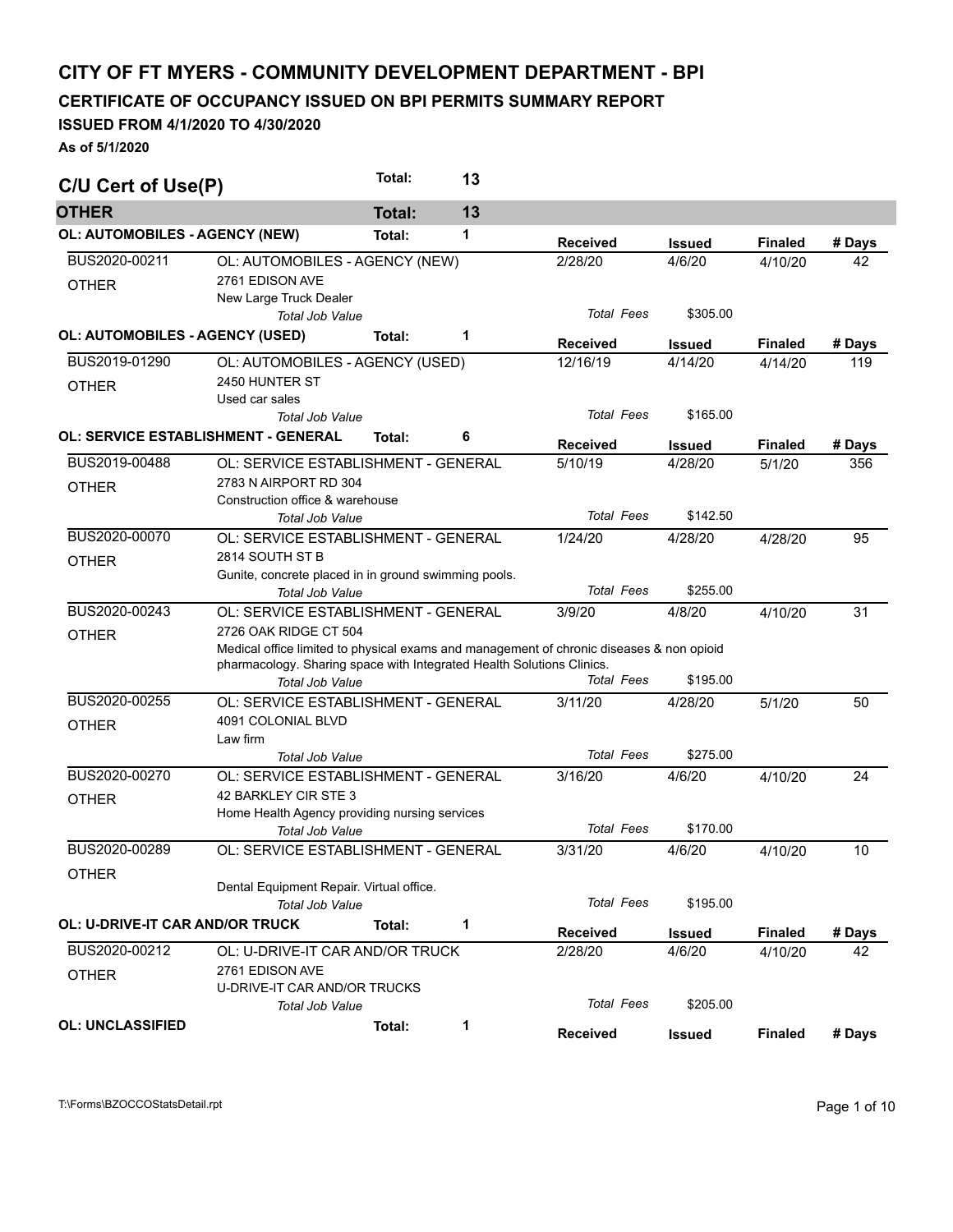| C/U Cert of Use(P)                    |                                                                                                              | Total:                  |                | 13             |                                                                                                                           |               |                |              |  |  |
|---------------------------------------|--------------------------------------------------------------------------------------------------------------|-------------------------|----------------|----------------|---------------------------------------------------------------------------------------------------------------------------|---------------|----------------|--------------|--|--|
| <b>OTHER</b>                          |                                                                                                              | <b>Total:</b>           |                | 13             |                                                                                                                           |               |                |              |  |  |
| <b>OL: UNCLASSIFIED</b>               |                                                                                                              | Total:                  |                | 1              | <b>Received</b>                                                                                                           | <b>Issued</b> | <b>Finaled</b> | # Days       |  |  |
| BUS2020-00276                         | OL: UNCLASSIFIED                                                                                             |                         |                |                | 3/17/20                                                                                                                   | 4/6/20        | 4/10/20        | 23           |  |  |
| <b>OTHER</b>                          | 2434 CONCORDE DR                                                                                             |                         |                |                |                                                                                                                           |               |                |              |  |  |
|                                       |                                                                                                              |                         |                |                | Towing and Recovery of vehicles or equipment for Macco. No storage of inoperable vehicles permitted.<br><b>Total Fees</b> |               |                |              |  |  |
| <b>OL: WAREHOUSE - PUBLIC STORAGE</b> | Total Job Value                                                                                              |                         |                | 3              |                                                                                                                           | \$215.00      |                |              |  |  |
|                                       |                                                                                                              | Total:                  |                |                | <b>Received</b>                                                                                                           | <b>Issued</b> | <b>Finaled</b> | # Days       |  |  |
| BUS2020-00191                         | OL: WAREHOUSE - PUBLIC STORAGE                                                                               |                         |                |                | 2/25/20                                                                                                                   | 4/6/20        | 4/10/20        | 44           |  |  |
| <b>OTHER</b>                          | 2861 WORK DR - UNIT 7                                                                                        |                         |                |                | Warehouse only. Storage of brochures, travel guides, and other publications for distribution.                             |               |                |              |  |  |
|                                       | <b>Total Job Value</b>                                                                                       |                         |                |                | <b>Total Fees</b>                                                                                                         | \$365.00      |                |              |  |  |
| BUS2020-00210                         | OL: WAREHOUSE - PUBLIC STORAGE                                                                               |                         |                |                | 2/28/20                                                                                                                   | 4/13/20       | 4/13/20        | 45           |  |  |
| <b>OTHER</b>                          | 2411 PALM AVE                                                                                                |                         |                |                |                                                                                                                           |               |                |              |  |  |
|                                       | Interior of building & warehousing is used for bulk parts storage & misc storage. Exterior is used for heavy |                         |                |                |                                                                                                                           |               |                |              |  |  |
|                                       | vehicle storage.<br><b>Total Job Value</b>                                                                   |                         |                |                | <b>Total Fees</b>                                                                                                         | \$265.00      |                |              |  |  |
| BUS2020-00299                         | OL: WAREHOUSE - PUBLIC STORAGE                                                                               |                         |                |                | 4/3/20                                                                                                                    | 4/20/20       | 4/20/20        | 16           |  |  |
| <b>OTHER</b>                          | 1684 TARGET CT 9                                                                                             |                         |                |                |                                                                                                                           |               |                |              |  |  |
|                                       | Office/storage                                                                                               |                         |                |                |                                                                                                                           |               |                |              |  |  |
|                                       | <b>Total Job Value</b>                                                                                       |                         |                |                | <b>Total Fees</b>                                                                                                         | \$345.00      |                |              |  |  |
|                                       |                                                                                                              | <b>Total Job Value:</b> |                |                | \$0.00                                                                                                                    |               |                |              |  |  |
| C/U Cert of Use(P)                    |                                                                                                              | <b>Total Fees:</b>      |                |                | \$3,097.50                                                                                                                |               |                |              |  |  |
|                                       |                                                                                                              | Total:                  |                |                |                                                                                                                           |               |                |              |  |  |
| <b>Certificate of Occupancy(P)</b>    |                                                                                                              |                         |                | 96             |                                                                                                                           |               |                |              |  |  |
| <b>OTHER</b>                          |                                                                                                              | <b>Total:</b>           |                | $\overline{2}$ |                                                                                                                           |               |                |              |  |  |
| Garage/Carport                        |                                                                                                              | Total:                  |                | 2              | <b>Received</b>                                                                                                           | <b>Issued</b> | <b>Finaled</b> | # Days       |  |  |
| BLD2018-01683                         | Garage/Carport                                                                                               |                         |                |                | 5/23/18                                                                                                                   | 10/30/18      | 4/17/20        | 694          |  |  |
| <b>OTHER</b>                          | 4913 EASTWOOD GREENS ST - GARAGE 4                                                                           |                         |                |                |                                                                                                                           |               |                |              |  |  |
|                                       | CONSTRUCTION OF (1) 1-STORY 9 BAY GARAGE BUILDING ((PDOX))                                                   |                         | \$183,975.00   |                | <b>Total Fees</b>                                                                                                         | \$2,632.68    |                |              |  |  |
| BLD2018-01684                         | Total Job Value<br>Garage/Carport                                                                            |                         |                |                | 5/23/18                                                                                                                   | 10/30/18      | 4/13/20        | 690          |  |  |
|                                       | 4921 EASTWOOD GREENS ST - GARAGE 6                                                                           |                         |                |                |                                                                                                                           |               |                |              |  |  |
| <b>OTHER</b>                          | CONSTRUCTION OF (1) 1-STORY 9 BAY GARAGE BUILDING ((PDOX))                                                   |                         |                |                |                                                                                                                           |               |                |              |  |  |
|                                       | <b>Total Job Value</b>                                                                                       |                         | \$183,975.00   |                | Total Fees                                                                                                                | \$2,595.18    |                |              |  |  |
| <b>BUILDING</b>                       |                                                                                                              | <b>Total:</b>           |                | 94             |                                                                                                                           |               |                |              |  |  |
| <b>Apartments 3-4 Units</b>           |                                                                                                              | Total:                  |                | 3              | <b>Received</b>                                                                                                           | <b>Issued</b> | <b>Finaled</b> | # Days       |  |  |
| BLD2018-00709                         | Apartments 3-4 Units                                                                                         |                         |                |                | 3/12/18                                                                                                                   | 8/24/18       | 4/22/20        | 771          |  |  |
| <b>BUILDING</b>                       | 5093 MINA CIR - BUILDING 11                                                                                  |                         |                |                |                                                                                                                           |               |                |              |  |  |
|                                       |                                                                                                              |                         |                |                | Building #11, a 2 story structure with 2 multifamily units with integrated garages ((pdox))                               |               |                |              |  |  |
|                                       | Total Job Value                                                                                              |                         | \$348,746.71   |                | <b>Total Fees</b>                                                                                                         | \$19,408.02   |                |              |  |  |
| BLD2019-01410                         | Apartments 3-4 Units                                                                                         |                         |                |                | 4/29/19                                                                                                                   | 8/27/19       | 4/23/20        | 359          |  |  |
| <b>BUILDING</b>                       | 10520 CASELLA WAY Building 41                                                                                |                         |                |                |                                                                                                                           |               |                |              |  |  |
|                                       | Construction of a 4 unit COACH building.<br>Total Job Value                                                  |                         | \$1,958,440.00 |                | <b>Total Fees</b>                                                                                                         | \$19,778.88   |                |              |  |  |
| BLD2019-02310                         | Apartments 3-4 Units                                                                                         |                         |                |                | 7/17/19                                                                                                                   | 9/4/19        | 4/21/20        | 278          |  |  |
| <b>BUILDING</b>                       | 11887 ARBORETUM RUN DR                                                                                       |                         |                |                |                                                                                                                           |               |                |              |  |  |
|                                       | Construction of a 4 unit Multi-Family Building                                                               |                         |                |                |                                                                                                                           |               |                |              |  |  |
|                                       | Total Job Value                                                                                              |                         | \$1,256,146.00 |                | <b>Total Fees</b>                                                                                                         | \$34,070.93   |                |              |  |  |
| <b>Apartments 5+ Units</b>            |                                                                                                              | Total:                  |                | 7              | <b>Received</b>                                                                                                           | <b>Issued</b> | <b>Finaled</b> | # Days       |  |  |
| T:\Forms\BZOCCOStatsDetail.rpt        |                                                                                                              |                         |                |                |                                                                                                                           |               |                | Page 2 of 10 |  |  |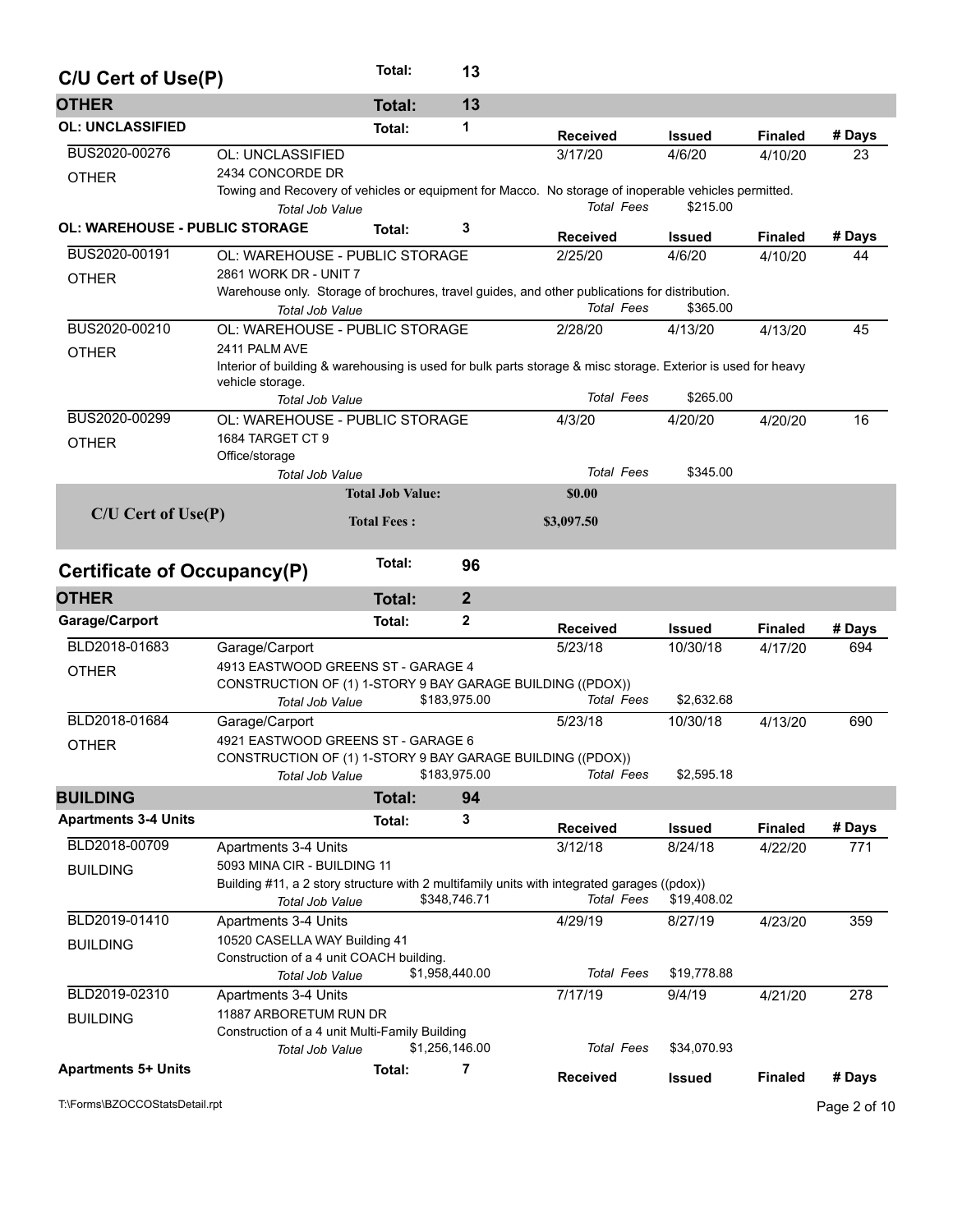| Certificate of Occupancy(P) |                                                                                                                                                                                                                | Total:        | 96              |                   |                         |                |        |
|-----------------------------|----------------------------------------------------------------------------------------------------------------------------------------------------------------------------------------------------------------|---------------|-----------------|-------------------|-------------------------|----------------|--------|
| <b>BUILDING</b>             |                                                                                                                                                                                                                | <b>Total:</b> | 94              |                   |                         |                |        |
| <b>Apartments 5+ Units</b>  |                                                                                                                                                                                                                | Total:        | 7               | <b>Received</b>   | <b>Issued</b>           | <b>Finaled</b> | # Days |
| BLD2017-03393               | Apartments 5+ Units                                                                                                                                                                                            |               |                 | 12/19/17          | 6/18/18                 | 4/15/20        | 848    |
| <b>BUILDING</b>             | 5050 SOLEADO WAY - BLDG 1                                                                                                                                                                                      |               |                 |                   |                         |                |        |
|                             | Building 1- Type II, 4 story 26,043sf apartment building with 76 units ((PDOX)) "Threshold Bldg."                                                                                                              |               |                 |                   |                         |                |        |
|                             | ((PRIVATE PROVIDER - INSPECTIONS ONLY))                                                                                                                                                                        |               |                 |                   |                         |                |        |
|                             | Total Job Value                                                                                                                                                                                                |               | \$12,986,415.00 |                   | Total Fees \$627,642.74 |                |        |
| BLD2018-00688               | Apartments 5+ Units                                                                                                                                                                                            |               |                 | 3/12/18           | 8/24/18                 | 4/22/20        | 772    |
| <b>BUILDING</b>             | 5056 MINA CIR - BUILDING 7                                                                                                                                                                                     |               |                 |                   |                         |                |        |
|                             | ((PDOX)) in aggregate, a 327-unit multi-family project with 19 total buildings. specifically this building<br>permit application references building #7, which is a 4 story structure with 53 multifamiy units |               |                 |                   |                         |                |        |
|                             | Total Job Value                                                                                                                                                                                                |               | \$8,060,925.50  | Total Fees        | \$486,256.83            |                |        |
| BLD2018-01662               | Apartments 5+ Units                                                                                                                                                                                            |               |                 | 5/23/18           | 8/30/18                 | 4/15/20        | 693    |
|                             | 4917 EASTWOOD GREENS ST - BLDG 5                                                                                                                                                                               |               |                 |                   |                         |                |        |
| <b>BUILDING</b>             | CONSTRUCTION OF (1) 3-STORY, 24 UNIT MULTI FAMILY APARTMENT BUILDING ((PDOX))                                                                                                                                  |               |                 |                   |                         |                |        |
|                             | Total Job Value                                                                                                                                                                                                |               | \$3,601,077.00  | Total Fees        | \$220,101.72            |                |        |
| BLD2018-01663               | Apartments 5+ Units                                                                                                                                                                                            |               |                 | 5/23/18           | 8/30/18                 | 4/16/20        | 694    |
| <b>BUILDING</b>             | 4921 EASTWOOD GREENS ST - BLDG 6                                                                                                                                                                               |               |                 |                   |                         |                |        |
|                             | CONSTRUCTION OF (1) 3-STORY, 24 UNIT MULTI FAMILY APARTMENT BUILDING ((PDOX))                                                                                                                                  |               |                 |                   |                         |                |        |
|                             | <b>Total Job Value</b>                                                                                                                                                                                         |               | \$4,730,311.00  | Total Fees        | \$233,688.07            |                |        |
| BLD2018-01668               | Apartments 5+ Units                                                                                                                                                                                            |               |                 | 5/23/18           | 8/30/18                 | 4/15/20        | 693    |
| <b>BUILDING</b>             | 4925 EASTWOOD GREENS ST - BLDG 7                                                                                                                                                                               |               |                 |                   |                         |                |        |
|                             | CONSTRUCTION OF (1) 3-STORY, 24 UNIT MULTI FAMILY APARTMENT BUILDING ((PDOX))                                                                                                                                  |               |                 |                   |                         |                |        |
|                             | Total Job Value                                                                                                                                                                                                |               | \$3,601,077.00  |                   | Total Fees \$220,101.72 |                |        |
| BLD2018-01805               | Apartments 5+ Units                                                                                                                                                                                            |               |                 | 6/1/18            | 12/21/18                | 4/1/20         | 670    |
| <b>BUILDING</b>             | 4750 CYPRESS GARDENS LOOP                                                                                                                                                                                      |               |                 |                   |                         |                |        |
|                             | Bld 8 New construction of Type I Apartment building with 24 units totalling 27897 sqft.                                                                                                                        |               |                 |                   |                         |                |        |
|                             | Total Job Value                                                                                                                                                                                                |               | \$3,493,262.00  |                   | Total Fees \$230,252.10 |                |        |
| BLD2018-01808               | Apartments 5+ Units                                                                                                                                                                                            |               |                 | 6/1/18            | 12/21/18                | 4/3/20         | 672    |
| <b>BUILDING</b>             | 4765 CYPRESS GARDENS LOOP                                                                                                                                                                                      |               |                 |                   |                         |                |        |
|                             | Bld 4 New construction of Type II Apartment building with 24 units totalling 29526 sqft. ((PDOX))                                                                                                              |               |                 |                   |                         |                |        |
|                             | <b>Total Job Value</b>                                                                                                                                                                                         |               | \$3,697,246.00  | <b>Total Fees</b> | \$231,811.78            |                |        |
| <b>Commercial Building</b>  |                                                                                                                                                                                                                | Total:        | 5               | <b>Received</b>   | <b>Issued</b>           | <b>Finaled</b> | # Days |
| BLD2018-03133               | <b>Commercial Building</b>                                                                                                                                                                                     |               |                 | 9/14/18           | 7/29/19                 | 4/30/20        | 593    |
|                             | 6590 GOOD LIFE ST - AMENITY CENTER                                                                                                                                                                             |               |                 |                   |                         |                |        |
| <b>BUILDING</b>             | new amenity building ((PDOX))                                                                                                                                                                                  |               |                 |                   |                         |                |        |
|                             | Total Job Value                                                                                                                                                                                                |               | \$365,000.00    | <b>Total Fees</b> | \$15,717.19             |                |        |
| BLD2019-00136               | <b>Commercial Building</b>                                                                                                                                                                                     |               |                 | 1/14/19           | 5/21/19                 | 4/28/20        | 469    |
| <b>BUILDING</b>             | 2670 COLONIAL BLVD                                                                                                                                                                                             |               |                 |                   |                         |                |        |
|                             | Construction of a new "B" building.                                                                                                                                                                            |               | $((P-DOX))$     |                   |                         |                |        |
|                             | <b>Total Job Value</b>                                                                                                                                                                                         |               | \$1,933,761.00  | <b>Total Fees</b> | \$38,518.57             |                |        |
| BLD2019-00316               | <b>Commercial Building</b>                                                                                                                                                                                     |               |                 | 1/29/19           | 4/16/19                 | 4/14/20        | 440    |
| <b>BUILDING</b>             | 9507 SR 82                                                                                                                                                                                                     |               |                 |                   |                         |                |        |
|                             | New construction of a 11,520 square foot shell building with foundation, electrical, plumbing, site work and                                                                                                   |               |                 |                   |                         |                |        |
|                             | all related work.<br>$((P-DOX))$                                                                                                                                                                               |               |                 |                   |                         |                |        |
|                             | Total Job Value                                                                                                                                                                                                |               | \$900,000.00    | <b>Total Fees</b> | \$30,751.38             |                |        |
| BLD2019-00781               | <b>Commercial Building</b>                                                                                                                                                                                     |               |                 | 3/11/19           | 6/6/19                  | 4/14/20        | 400    |
| <b>BUILDING</b>             | 9501 SR 82                                                                                                                                                                                                     |               |                 |                   |                         |                |        |
|                             | 3600 square foot steel building addition to existing building - foundations, electrical                                                                                                                        |               |                 |                   |                         |                |        |
|                             | Total Job Value                                                                                                                                                                                                |               | \$417,000.00    | <b>Total Fees</b> | \$7,907.01              |                |        |
| BLD2019-03538               | <b>Commercial Building</b>                                                                                                                                                                                     |               |                 | 11/8/19           | 1/10/20                 | 4/24/20        | 167    |
| <b>BUILDING</b>             | 3793 IRONBRIDGE BLVD                                                                                                                                                                                           |               |                 |                   |                         |                |        |
|                             | interior renovation to a vacant shell building for new collision center with office/ toilet rooms.                                                                                                             |               |                 |                   |                         |                |        |

T:\Forms\BZOCCOStatsDetail.rpt Page 3 of 10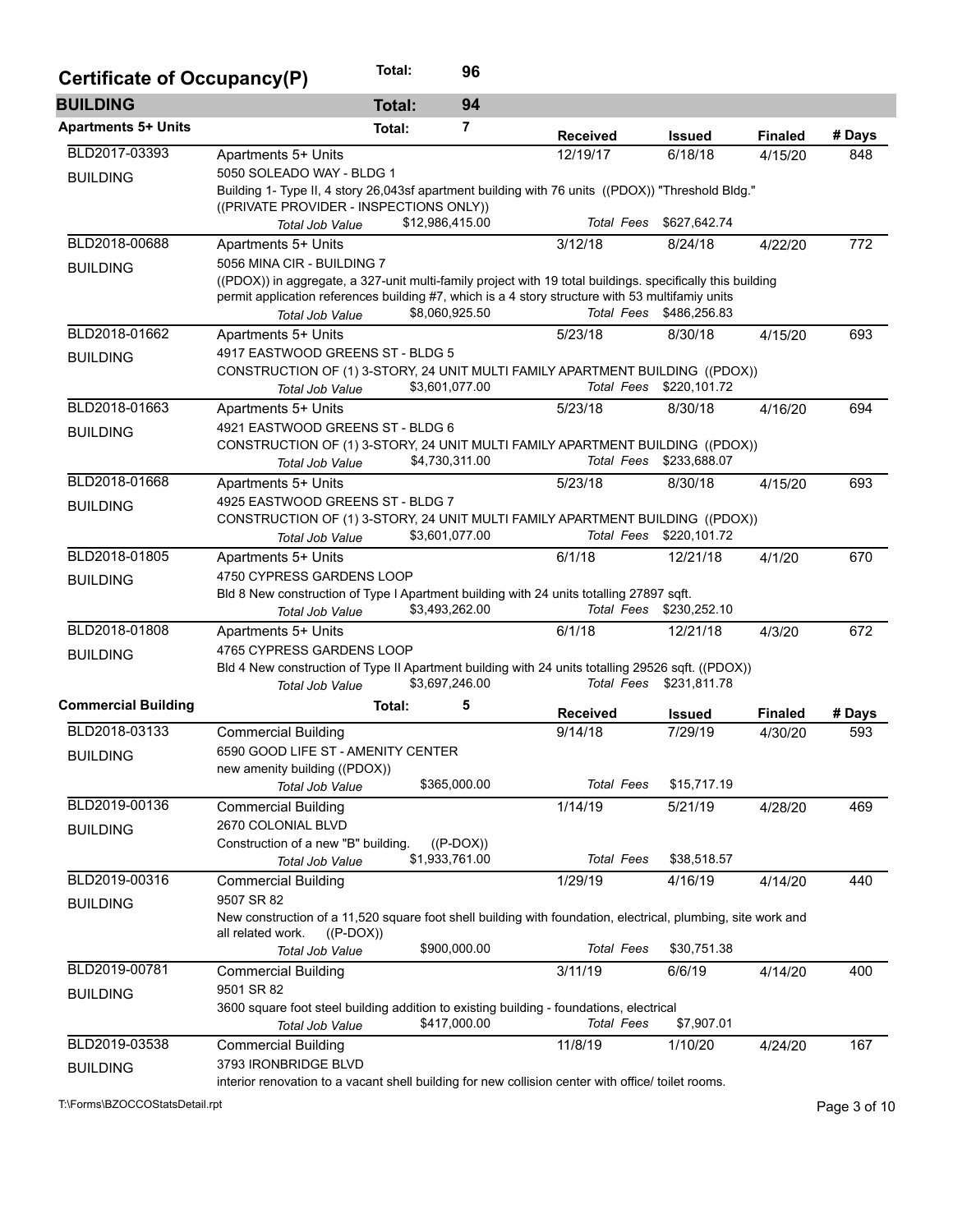| Certificate of Occupancy(P) |                                                                                                    | Total:        | 96           |                   |               |                |        |  |  |
|-----------------------------|----------------------------------------------------------------------------------------------------|---------------|--------------|-------------------|---------------|----------------|--------|--|--|
| <b>BUILDING</b>             |                                                                                                    | <b>Total:</b> | 94           |                   |               |                |        |  |  |
| <b>Commercial Building</b>  |                                                                                                    | Total:        | 5            | <b>Received</b>   | Issued        | <b>Finaled</b> | # Days |  |  |
| BLD2019-03538               | <b>Commercial Building</b>                                                                         |               |              | 11/8/19           | 1/10/20       | 4/24/20        | 167    |  |  |
| <b>BUILDING</b>             | 3793 IRONBRIDGE BLVD                                                                               |               |              |                   |               |                |        |  |  |
|                             | interior renovation to a vacant shell building for new collision center with office/ toilet rooms. |               |              |                   |               |                |        |  |  |
|                             | <b>Total Job Value</b>                                                                             |               | \$375,000.00 | <b>Total Fees</b> | \$1,928.88    |                |        |  |  |
| <b>Single Family</b>        |                                                                                                    | Total:        | 57           | <b>Received</b>   | <b>Issued</b> | <b>Finaled</b> | # Days |  |  |
| BLD2018-04039               | Single Family                                                                                      |               |              | 12/19/18          | 11/14/19      | 4/21/20        | 489    |  |  |
| <b>BUILDING</b>             | 11643 RIVERSTONE LN                                                                                |               |              |                   |               |                |        |  |  |
|                             | new construction lot# 605 SF (452R) (PDOX) SHUTTERS                                                |               |              |                   |               |                |        |  |  |
|                             | <b>Total Job Value</b>                                                                             |               | \$354,522.00 | <b>Total Fees</b> | \$12,647.49   |                |        |  |  |
| BLD2019-01177               | Single Family                                                                                      |               |              | 4/10/19           | 9/25/19       | 4/8/20         | 364    |  |  |
| <b>BUILDING</b>             | 10478 PRATO DR                                                                                     |               |              |                   |               |                |        |  |  |
|                             | construction of a single family residence SHUTTERS                                                 |               |              |                   |               |                |        |  |  |
|                             | <b>Total Job Value</b>                                                                             |               | \$330,030.00 | <b>Total Fees</b> | \$3,068.55    |                |        |  |  |
| BLD2019-01648               | Single Family                                                                                      |               |              | 5/20/19           | 11/20/19      | 4/29/20        | 345    |  |  |
| <b>BUILDING</b>             | 11485 RIVERSTONE LN                                                                                |               |              |                   |               |                |        |  |  |
|                             | NEW CONSTRUCTION LOT# 574 (454 LEFT) SHUTTERS                                                      |               |              |                   |               |                |        |  |  |
|                             | <b>Total Job Value</b>                                                                             |               | \$452,612.00 | <b>Total Fees</b> | \$13,299.85   |                |        |  |  |
| BLD2019-01649               | Single Family                                                                                      |               |              | 5/20/19           | 11/4/19       | 4/29/20        | 345    |  |  |
| <b>BUILDING</b>             | 11601 RIVERSTONE LN                                                                                |               |              |                   |               |                |        |  |  |
|                             | NEW CONSTRUCTION LOT# 612 (453 LEFT) SHUTTERS                                                      |               |              | <b>Total Fees</b> |               |                |        |  |  |
|                             | <b>Total Job Value</b>                                                                             |               | \$455,919.00 |                   | \$13,197.07   |                |        |  |  |
| BLD2019-02151               | Single Family                                                                                      |               |              | 7/3/19            | 8/20/19       | 4/9/20         | 280    |  |  |
| <b>BUILDING</b>             | 4576 WATERCOLOR WAY<br>New Single Family Home; Impact Glass Home                                   |               |              |                   |               |                |        |  |  |
|                             | Total Job Value                                                                                    |               | \$371,666.00 | <b>Total Fees</b> | \$16,069.55   |                |        |  |  |
| BLD2019-02172               |                                                                                                    |               |              | 7/5/19            | 9/24/19       |                |        |  |  |
|                             | Single Family                                                                                      |               |              |                   |               | 4/24/20        | 293    |  |  |
| <b>BUILDING</b>             | 10285 LIVORNO DR<br>Construction of new single family home. SHUTTERS                               |               |              |                   |               |                |        |  |  |
|                             | Total Job Value                                                                                    |               | \$321,947.00 | <b>Total Fees</b> | \$2,721.91    |                |        |  |  |
| BLD2019-02481               | Single Family                                                                                      |               |              | 8/7/19            | 8/28/19       | 4/17/20        | 254    |  |  |
|                             | 11974 BAY OAK DR                                                                                   |               |              |                   |               |                |        |  |  |
| <b>BUILDING</b>             | Construction of a single family residence SHUTTERS                                                 |               |              |                   |               |                |        |  |  |
|                             | Total Job Value                                                                                    |               | \$521,067.00 | <b>Total Fees</b> | \$11,581.66   |                |        |  |  |
| BLD2019-02530               | Single Family                                                                                      |               |              | 8/9/19            | 10/23/19      | 4/29/20        | 263    |  |  |
| <b>BUILDING</b>             | 11717 KATI FALLS LN                                                                                |               |              |                   |               |                |        |  |  |
|                             | New construction Lot # 502 (509-LEFT) IMPACT GLASS                                                 |               |              |                   |               |                |        |  |  |
|                             | Total Job Value                                                                                    |               | \$547,764.00 | <b>Total Fees</b> | \$14,207.12   |                |        |  |  |
| BLD2019-02575               | Single Family                                                                                      |               |              | 8/14/19           | 9/25/19       | 4/9/20         | 238    |  |  |
| <b>BUILDING</b>             | 10562 PRATO DR                                                                                     |               |              |                   |               |                |        |  |  |
|                             | construstion of a single famil residence                                                           |               |              |                   |               |                |        |  |  |
|                             | <b>Total Job Value</b>                                                                             |               | \$330,029.00 | <b>Total Fees</b> | \$2,859.86    |                |        |  |  |
| BLD2019-02578               | Single Family                                                                                      |               |              | 8/14/19           | 9/25/19       | 4/21/20        | 250    |  |  |
| <b>BUILDING</b>             | 10558 PRATO DR                                                                                     |               |              |                   |               |                |        |  |  |
|                             | Construction of a single family residence SHUTTERS                                                 |               |              |                   |               |                |        |  |  |
|                             | Total Job Value                                                                                    |               | \$323,105.00 | <b>Total Fees</b> | \$2,781.30    |                |        |  |  |
| BLD2019-02658               | Single Family                                                                                      |               |              | 8/20/19           | 9/4/19        | 4/13/20        | 236    |  |  |
| <b>BUILDING</b>             | 3121 BIRCHIN LN                                                                                    |               |              |                   |               |                |        |  |  |
|                             | New construction of a single family home with NON impact windows and doors.                        |               |              |                   |               |                |        |  |  |
|                             | Total Job Value                                                                                    |               | \$384,279.00 | <b>Total Fees</b> | \$16,132.02   |                |        |  |  |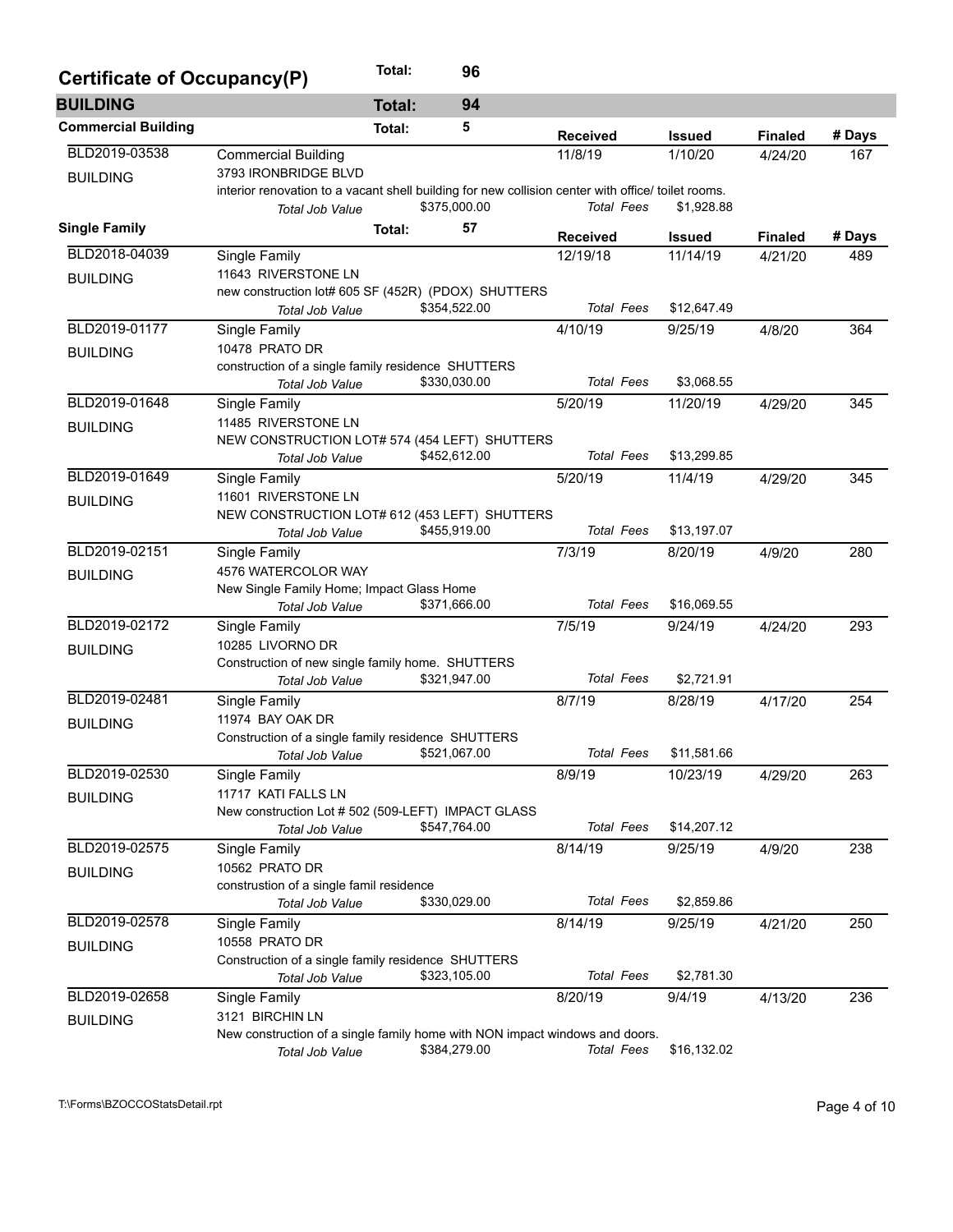| Certificate of Occupancy(P) | Total:                                                                                        | 96           |                   |               |                |        |
|-----------------------------|-----------------------------------------------------------------------------------------------|--------------|-------------------|---------------|----------------|--------|
| <b>BUILDING</b>             | <b>Total:</b>                                                                                 | 94           |                   |               |                |        |
| <b>Single Family</b>        | Total:                                                                                        | 57           | <b>Received</b>   | <b>Issued</b> | <b>Finaled</b> | # Days |
| BLD2019-02685               | Single Family                                                                                 |              | 8/21/19           | 9/5/19        | 4/24/20        | 246    |
| <b>BUILDING</b>             | 3126 BIRCHIN LN                                                                               |              |                   |               |                |        |
|                             | New construction of a single family home with non impact windows and doors                    |              |                   |               |                |        |
|                             | Total Job Value                                                                               | \$371,176.00 | <b>Total Fees</b> | \$16,039.18   |                |        |
| BLD2019-02723               | Single Family                                                                                 |              | 8/23/19           | 9/17/19       | 4/13/20        | 234    |
| <b>BUILDING</b>             | 11919 BAY OAK DR                                                                              |              |                   |               |                |        |
|                             | Construction of a Single Family Residence (Lot M015)                                          |              |                   |               |                |        |
|                             | Total Job Value                                                                               | \$399,607.00 | <b>Total Fees</b> | \$10,860.83   |                |        |
| BLD2019-02789               | Single Family                                                                                 |              | 9/3/19            | 9/26/19       | 4/15/20        | 225    |
| <b>BUILDING</b>             | 11311 TIVERTON TRCE                                                                           |              |                   |               |                |        |
|                             | construction of a new single family home                                                      |              |                   |               |                |        |
|                             | Total Job Value                                                                               | \$281,034.00 | <b>Total Fees</b> | \$10,385.71   |                |        |
| BLD2019-02816               | <b>Single Family</b>                                                                          |              | 9/4/19            | 9/24/19       | 4/14/20        | 222    |
| <b>BUILDING</b>             | 11861 ARBOR TRACE DR                                                                          |              |                   |               |                |        |
|                             | Construction of a single family residence<br><b>Total Job Value</b>                           | \$496,114.00 | <b>Total Fees</b> | \$11,637.36   |                |        |
| BLD2019-02824               |                                                                                               |              |                   |               | 4/21/20        |        |
|                             | Single Family<br>10091 CHESAPEAKE BAY DR                                                      |              | 9/5/19            | 11/20/19      |                | 229    |
| <b>BUILDING</b>             | New construction lot #409 (502 left).                                                         |              |                   |               |                |        |
|                             | Total Job Value                                                                               | \$389,180.00 | <b>Total Fees</b> | \$12,531.08   |                |        |
| BLD2019-02841               | Single Family                                                                                 |              | 9/6/19            | 10/15/19      | 4/7/20         | 214    |
|                             | 12022 WESTMORELAND WAY                                                                        |              |                   |               |                |        |
| <b>BUILDING</b>             | Construction of a New single Family Home. SHUTTERS                                            |              |                   |               |                |        |
|                             | Total Job Value                                                                               | \$279,337.00 | <b>Total Fees</b> | \$10,478.31   |                |        |
| BLD2019-02851               | Single Family                                                                                 |              | 9/6/19            | 10/23/19      | 4/27/20        | 233    |
| <b>BUILDING</b>             | 10554 PRATO DR                                                                                |              |                   |               |                |        |
|                             | Construction of a Single Family Residence SHUTTERS                                            |              |                   |               |                |        |
|                             | Total Job Value                                                                               | \$326,742.00 | <b>Total Fees</b> | \$2,689.15    |                |        |
| BLD2019-02853               | Single Family                                                                                 |              | 9/6/19            | 10/23/19      | 4/21/20        | 227    |
| <b>BUILDING</b>             | 10546 PRATO DR                                                                                |              |                   |               |                |        |
|                             | Contrauction of a Single Family Residence                                                     |              |                   |               |                |        |
|                             | Total Job Value                                                                               | \$326,742.00 | <b>Total Fees</b> | \$2,849.15    |                |        |
| BLD2019-02854               | Single Family                                                                                 |              | 9/6/19            | 10/23/19      | 4/21/20        | 227    |
| <b>BUILDING</b>             | 10542 PRATO DR                                                                                |              |                   |               |                |        |
|                             | Construction of a Single Family Residence                                                     |              |                   |               |                |        |
|                             | Total Job Value                                                                               | \$326,742.00 | <b>Total Fees</b> | \$2,799.15    |                |        |
| BLD2019-02889               | Single Family                                                                                 |              | 9/11/19           | 10/18/19      | 4/16/20        | 217    |
| <b>BUILDING</b>             | 11824 ARBOR TRACE DR                                                                          |              |                   |               |                |        |
|                             | Construction of a single family residence. LOT K014 SHUTTERS                                  |              |                   |               |                |        |
|                             | Total Job Value                                                                               | \$354,506.00 | <b>Total Fees</b> | \$10,828.62   |                |        |
| BLD2019-02899               | Single Family                                                                                 |              | 9/12/19           | 10/18/19      | 4/13/20        | 214    |
| <b>BUILDING</b>             | 11821 ARBOR TRACE DR                                                                          |              |                   |               |                |        |
|                             | Construction of a single family residence. LOT # L036                                         | \$392,817.00 | <b>Total Fees</b> | \$10,953.40   |                |        |
|                             | Total Job Value                                                                               |              |                   |               |                |        |
| BLD2019-02902               | Single Family                                                                                 |              | 9/12/19           | 9/26/19       | 4/28/20        | 229    |
| <b>BUILDING</b>             | 3110 BIRCHIN LN                                                                               |              |                   |               |                |        |
|                             | New construction of a single family home with NON impact windows and doors<br>Total Job Value | \$331,955.00 | Total Fees        | \$15,790.16   |                |        |
| BLD2019-02904               |                                                                                               |              | 9/12/19           |               |                | 225    |
|                             | Single Family<br>3114 BIRCHIN LN                                                              |              |                   | 9/26/19       | 4/24/20        |        |
| <b>BUILDING</b>             | New construction of a single family home with NON impact windows and doors                    |              |                   |               |                |        |

New construction of a single family home with NON impact windows and doors

T:\Forms\BZOCCOStatsDetail.rpt Page 5 of 10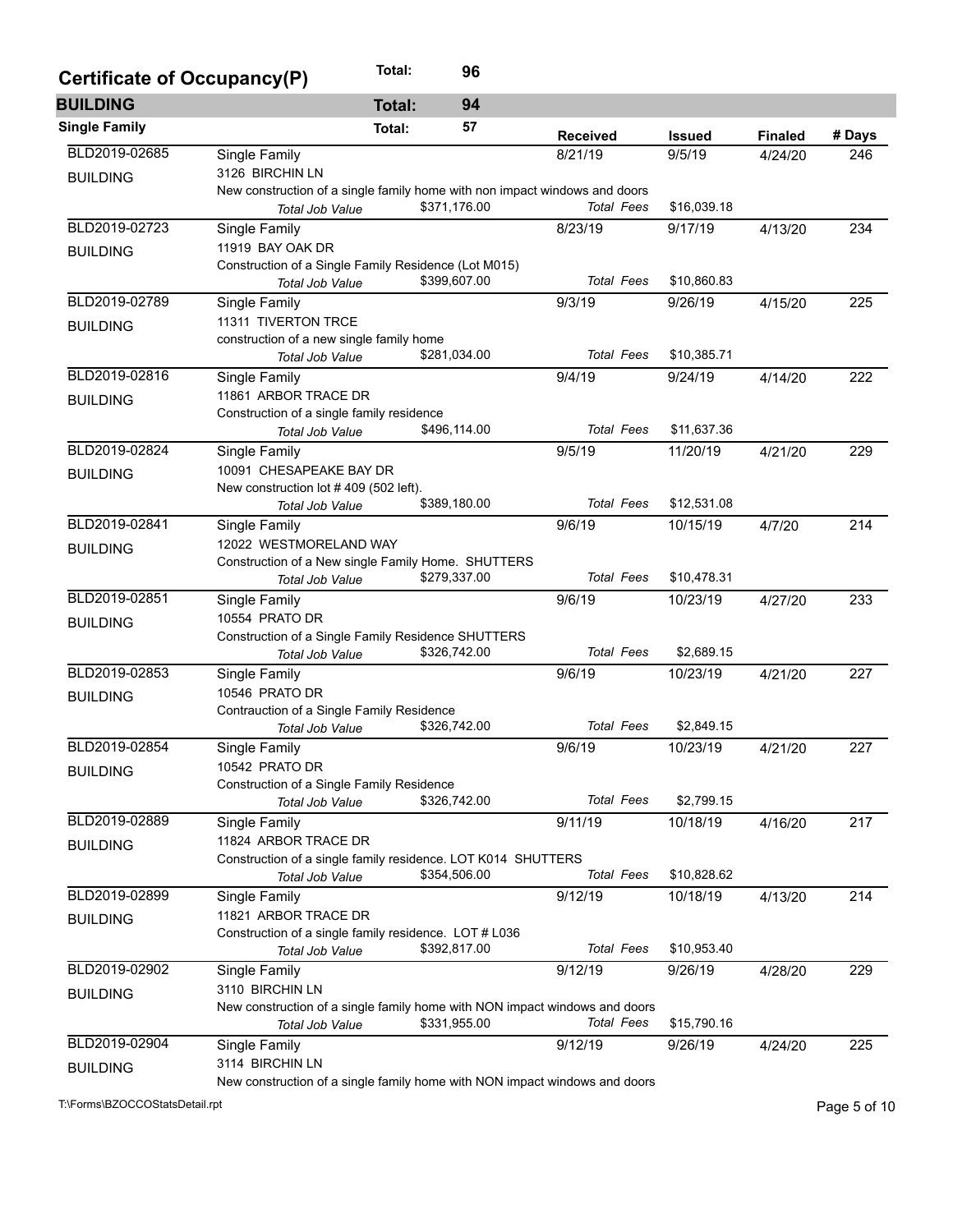| Certificate of Occupancy(P) |                                                                                                        | Total:        | 96           |                   |               |                |        |  |  |  |
|-----------------------------|--------------------------------------------------------------------------------------------------------|---------------|--------------|-------------------|---------------|----------------|--------|--|--|--|
| <b>BUILDING</b>             |                                                                                                        | <b>Total:</b> | 94           |                   |               |                |        |  |  |  |
| <b>Single Family</b>        |                                                                                                        | Total:        | 57           | <b>Received</b>   | <b>Issued</b> | <b>Finaled</b> | # Days |  |  |  |
| BLD2019-02904               | Single Family                                                                                          |               |              | 9/12/19           | 9/26/19       | 4/24/20        | 225    |  |  |  |
| <b>BUILDING</b>             | 3114 BIRCHIN LN                                                                                        |               |              |                   |               |                |        |  |  |  |
|                             | New construction of a single family home with NON impact windows and doors<br>Total Job Value          |               | \$331,955.00 | <b>Total Fees</b> | \$15,750.16   |                |        |  |  |  |
| BLD2019-02906               | Single Family                                                                                          |               |              | 9/12/19           | 10/8/19       | 4/1/20         | 202    |  |  |  |
| <b>BUILDING</b>             | 1502 BROOKHILL DR                                                                                      |               |              |                   |               |                |        |  |  |  |
|                             | Build a new Single Family house SHUTTERS                                                               |               |              |                   |               |                |        |  |  |  |
|                             | Total Job Value                                                                                        |               | \$214,837.00 | <b>Total Fees</b> | \$1,441.80    |                |        |  |  |  |
| BLD2019-02911               | Single Family                                                                                          |               |              | 9/13/19           | 11/4/19       | 4/22/20        | 222    |  |  |  |
| <b>BUILDING</b>             | 4321 BLUEGRASS DR                                                                                      |               |              |                   |               |                |        |  |  |  |
|                             | Construction of a single family residence. LOT 246 SHUTTERS                                            |               |              | <b>Total Fees</b> |               |                |        |  |  |  |
|                             | Total Job Value                                                                                        |               | \$392,818.00 |                   | \$10,880.54   |                |        |  |  |  |
| BLD2019-02913               | Single Family                                                                                          |               |              | 9/13/19           | 9/30/19       | 4/9/20         | 209    |  |  |  |
| <b>BUILDING</b>             | 4320 BLUEGRASS DR                                                                                      |               |              |                   |               |                |        |  |  |  |
|                             | Construction of a single family residence. LOT 167 SHUTTERS<br>Total Job Value                         |               | \$354,506.00 | <b>Total Fees</b> | \$10,800.40   |                |        |  |  |  |
| BLD2019-02924               | Single Family                                                                                          |               |              | 9/16/19           | 10/2/19       |                | 205    |  |  |  |
|                             | 3998 SPOTTED EAGLE WAY                                                                                 |               |              |                   |               | 4/8/20         |        |  |  |  |
| <b>BUILDING</b>             | Construction of a new single family home.                                                              |               |              |                   |               |                |        |  |  |  |
|                             | Total Job Value                                                                                        |               | \$270,729.00 | <b>Total Fees</b> | \$8,469.22    |                |        |  |  |  |
| BLD2019-02935               | Single Family                                                                                          |               |              | 9/17/19           | 11/21/19      | 4/16/20        | 212    |  |  |  |
|                             | 4185 LEMONGRASS DR                                                                                     |               |              |                   |               |                |        |  |  |  |
| <b>BUILDING</b>             | Construction of a single family residence                                                              |               |              |                   |               |                |        |  |  |  |
|                             | Total Job Value                                                                                        |               | \$354,506.00 | <b>Total Fees</b> | \$10,680.40   |                |        |  |  |  |
| BLD2019-03006               | Single Family                                                                                          |               |              | 9/24/19           | 10/15/19      | 4/16/20        | 205    |  |  |  |
| <b>BUILDING</b>             | 11850 CLIFTON TER                                                                                      |               |              |                   |               |                |        |  |  |  |
|                             | Construction of a New Single Family Home. - Lot # 916                                                  |               |              |                   |               |                |        |  |  |  |
|                             | Total Job Value                                                                                        |               | \$348,929.00 | <b>Total Fees</b> | \$10,233.59   |                |        |  |  |  |
| BLD2019-03009               | Single Family                                                                                          |               |              | 9/24/19           | 10/25/19      | 4/29/20        | 218    |  |  |  |
| <b>BUILDING</b>             | 3106 BIRCHIN LN                                                                                        |               |              |                   |               |                |        |  |  |  |
|                             | New construction of a single family residence with NON impact windows and doors.                       |               |              |                   |               |                |        |  |  |  |
|                             | Total Job Value                                                                                        |               | \$286,369.00 | <b>Total Fees</b> | \$14,911.38   |                |        |  |  |  |
| BLD2019-03134               | Single Family                                                                                          |               |              | 10/7/19           | 11/1/19       | 4/16/20        | 192    |  |  |  |
| <b>BUILDING</b>             | 3302 HANDY CT                                                                                          |               |              |                   |               |                |        |  |  |  |
|                             | New construction single family CBS block home with Impact windows and radiant barrier system installed |               |              |                   |               |                |        |  |  |  |
|                             | in roof trusses.                                                                                       |               | \$196,288.00 | <b>Total Fees</b> | \$1,164.89    |                |        |  |  |  |
| BLD2019-03160               | <b>Total Job Value</b>                                                                                 |               |              |                   |               |                |        |  |  |  |
|                             | Single Family<br>4338 BLUEGRASS DR                                                                     |               |              | 10/8/19           | 11/21/19      | 4/21/20        | 196    |  |  |  |
| <b>BUILDING</b>             | Construction of a single family residence.                                                             |               |              |                   |               |                |        |  |  |  |
|                             | Total Job Value                                                                                        |               | \$312,557.00 | <b>Total Fees</b> | \$9,929.82    |                |        |  |  |  |
| BLD2019-03161               | Single Family                                                                                          |               |              | 10/8/19           | 11/21/19      | 4/28/20        | 203    |  |  |  |
|                             | 4350 BLUEGRASS DR                                                                                      |               |              |                   |               |                |        |  |  |  |
| <b>BUILDING</b>             | Construction of a single family residence.                                                             |               |              |                   |               |                |        |  |  |  |
|                             | Total Job Value                                                                                        |               | \$354,506.00 | <b>Total Fees</b> | \$9,989.33    |                |        |  |  |  |
| BLD2019-03203               | Single Family                                                                                          |               |              | 10/10/19          | 11/22/19      | 4/22/20        | 194    |  |  |  |
|                             | 1658 PASSAIC AVE                                                                                       |               |              |                   |               |                |        |  |  |  |
| <b>BUILDING</b>             | New single family residence SHUTTERS ((PRIVATE PROVIDER-INSPECTIONS ONLY))                             |               |              |                   |               |                |        |  |  |  |
|                             | Total Job Value                                                                                        |               | \$257,514.00 | <b>Total Fees</b> | \$1,673.81    |                |        |  |  |  |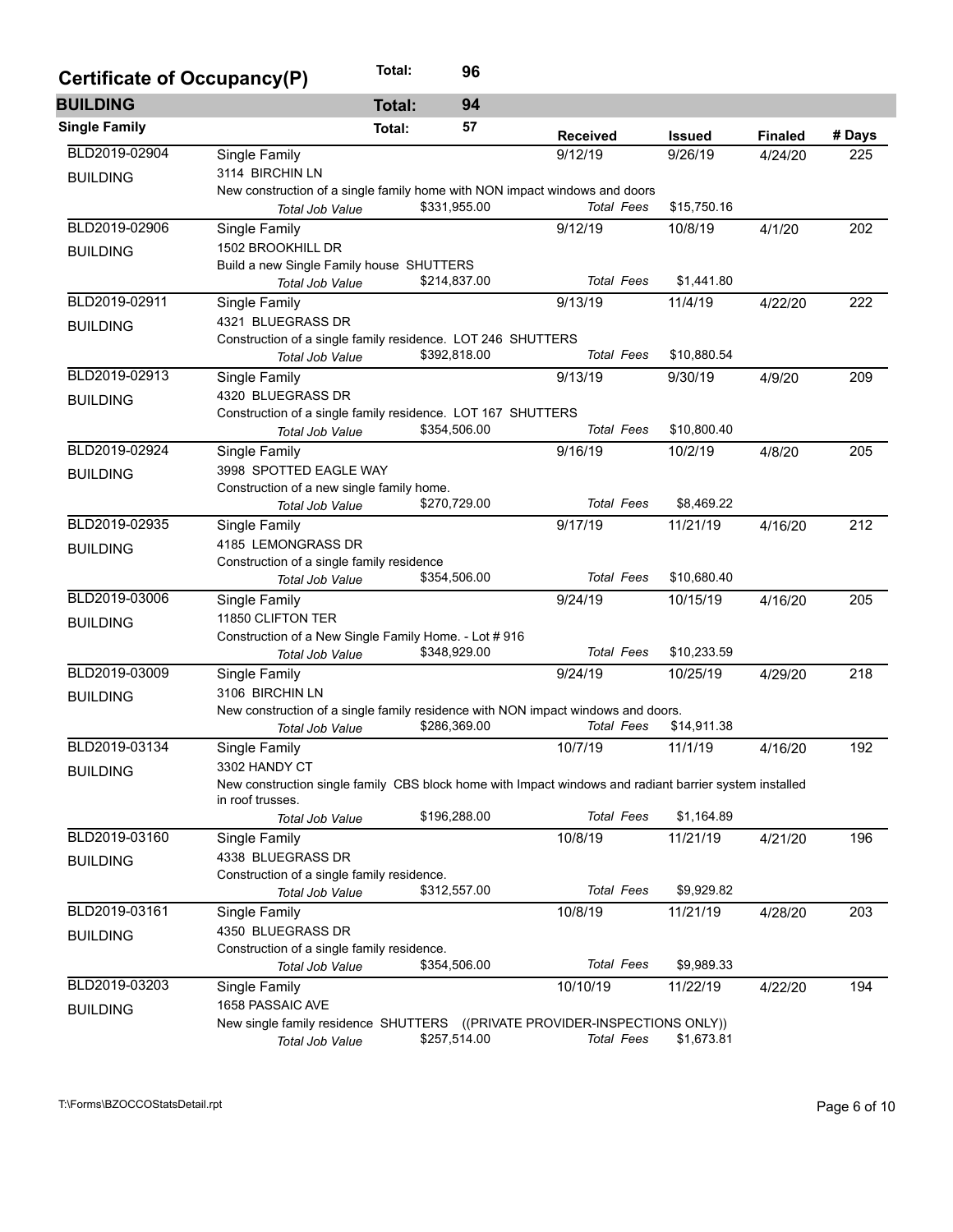| Certificate of Occupancy(P) | Total:                                                                                | 96           |                   |               |                |        |
|-----------------------------|---------------------------------------------------------------------------------------|--------------|-------------------|---------------|----------------|--------|
| <b>BUILDING</b>             | <b>Total:</b>                                                                         | 94           |                   |               |                |        |
| <b>Single Family</b>        | Total:                                                                                | 57           | <b>Received</b>   | <b>Issued</b> | <b>Finaled</b> | # Days |
| BLD2019-03204               | Single Family                                                                         |              | 10/10/19          | 1/15/20       | 4/29/20        | 201    |
| <b>BUILDING</b>             | 2165 HANSON ST                                                                        |              |                   |               |                |        |
|                             | New single family residence. SHUTTERS                                                 |              |                   |               |                |        |
|                             | <b>Total Job Value</b>                                                                | \$196,894.00 | <b>Total Fees</b> | \$1,374.75    |                |        |
| BLD2019-03205               | Single Family                                                                         |              | 10/10/19          | 10/23/19      | 4/24/20        | 196    |
| <b>BUILDING</b>             | 10307 FONTANELLA DR                                                                   |              |                   |               |                |        |
|                             | Contruction of a New Sigle Family Residence. LOT N024 IMPACT GLASS<br>Total Job Value | \$328,439.00 | Total Fees        | \$2,154.62    |                |        |
| BLD2019-03212               | Single Family                                                                         |              | 10/11/19          | 10/22/19      | 4/13/20        | 185    |
|                             | 11897 ARBOR TRACE DR                                                                  |              |                   |               |                |        |
| <b>BUILDING</b>             | Construciton of a single family residence.                                            |              |                   |               |                |        |
|                             | Total Job Value                                                                       | \$318,740.00 | <b>Total Fees</b> | \$9,678.16    |                |        |
| BLD2019-03228               | Single Family                                                                         |              | 10/11/19          | 10/24/19      | 4/13/20        | 185    |
|                             | 10306 FONTANELLA DR                                                                   |              |                   |               |                |        |
| <b>BUILDING</b>             | Construction of a single family residence. SHUTTERS                                   |              |                   |               |                |        |
|                             | Total Job Value                                                                       | \$318,740.00 | <b>Total Fees</b> | \$2,026.18    |                |        |
| BLD2019-03269               | Single Family                                                                         |              | 10/14/19          | 10/31/19      | 4/2/20         | 170    |
| <b>BUILDING</b>             | 11442 TIVERTON TRCE                                                                   |              |                   |               |                |        |
|                             | construction of a new single family home SHUTTERS                                     |              |                   |               |                |        |
|                             | <b>Total Job Value</b>                                                                | \$358,385.00 | <b>Total Fees</b> | \$10,149.09   |                |        |
| BLD2019-03271               | Single Family                                                                         |              | 10/14/19          | 11/1/19       | 4/6/20         | 174    |
| <b>BUILDING</b>             | 11792 ARBORWOOD PRESERVE BLVD                                                         |              |                   |               |                |        |
|                             | Construction of a single family residence.                                            |              |                   |               |                |        |
|                             | Total Job Value                                                                       | \$354,506.00 | <b>Total Fees</b> | \$9,934.51    |                |        |
| BLD2019-03272               | Single Family                                                                         |              | 10/14/19          | 11/5/19       | 4/6/20         | 174    |
| <b>BUILDING</b>             | 11880 BOXELDER WAY                                                                    |              |                   |               |                |        |
|                             | Construction of a single family residence. LOT 0008 SHUTTERS                          |              |                   |               |                |        |
|                             | Total Job Value                                                                       | \$399,607.00 | <b>Total Fees</b> | \$10,191.79   |                |        |
| BLD2019-03345               | Single Family                                                                         |              | 10/22/19          | 10/31/19      | 4/16/20        | 177    |
| <b>BUILDING</b>             | 11879 BOXELDER WAY                                                                    |              |                   |               |                |        |
|                             | Construction of a single family residence. SHUTTERS                                   |              |                   |               |                |        |
|                             | Total Job Value                                                                       | \$399,607.00 | <b>Total Fees</b> | \$10,291.79   |                |        |
| BLD2019-03346               | Single Family                                                                         |              | 10/22/19          | 10/31/19      | 4/16/20        | 177    |
| <b>BUILDING</b>             | 11832 ARBOR TRACE DR                                                                  |              |                   |               |                |        |
|                             | Construction of a single family residence. SHUTTERS                                   |              | <b>Total Fees</b> |               |                |        |
|                             | Total Job Value                                                                       | \$312,557.00 |                   | \$9,601.96    |                |        |
| BLD2019-03362               | Single Family                                                                         |              | 10/24/19          | 10/31/19      | 4/21/20        | 180    |
| <b>BUILDING</b>             | 11915 ARBOR TRACE DR                                                                  |              |                   |               |                |        |
|                             | Construction of a single family residence SHUTTERS                                    | \$318,740.00 | <b>Total Fees</b> | \$9,728.16    |                |        |
| BLD2019-03376               | Total Job Value                                                                       |              |                   |               |                | 160    |
|                             | Single Family                                                                         |              | 10/25/19          | 11/12/19      | 4/2/20         |        |
| <b>BUILDING</b>             | 11443 TIVERTON TRCE                                                                   |              |                   |               |                |        |
|                             | Construction of a New Single Family Home. LOT# 1267<br>Total Job Value                | \$619,173.00 | <b>Total Fees</b> | \$11,270.99   |                |        |
| BLD2019-03399               | Single Family                                                                         |              | 10/29/19          | 12/20/19      | 4/28/20        | 182    |
|                             | 4740 SEA EAGLE CT                                                                     |              |                   |               |                |        |
| <b>BUILDING</b>             | Construction of a New Single Family Home.                                             | LOT#28       |                   |               |                |        |
|                             | Total Job Value                                                                       | \$395,000.00 | <b>Total Fees</b> | \$8,315.42    |                |        |
| BLD2019-03523               | Single Family                                                                         |              | 11/7/19           | 11/21/19      | 4/29/20        | 173    |
|                             | 11927 ARBOR TRACE DR                                                                  |              |                   |               |                |        |
| <b>BUILDING</b>             | Construction of a Single Family residence. Lot L015                                   |              |                   |               |                |        |
|                             |                                                                                       |              |                   |               |                |        |

T:\Forms\BZOCCOStatsDetail.rpt Page 7 of 10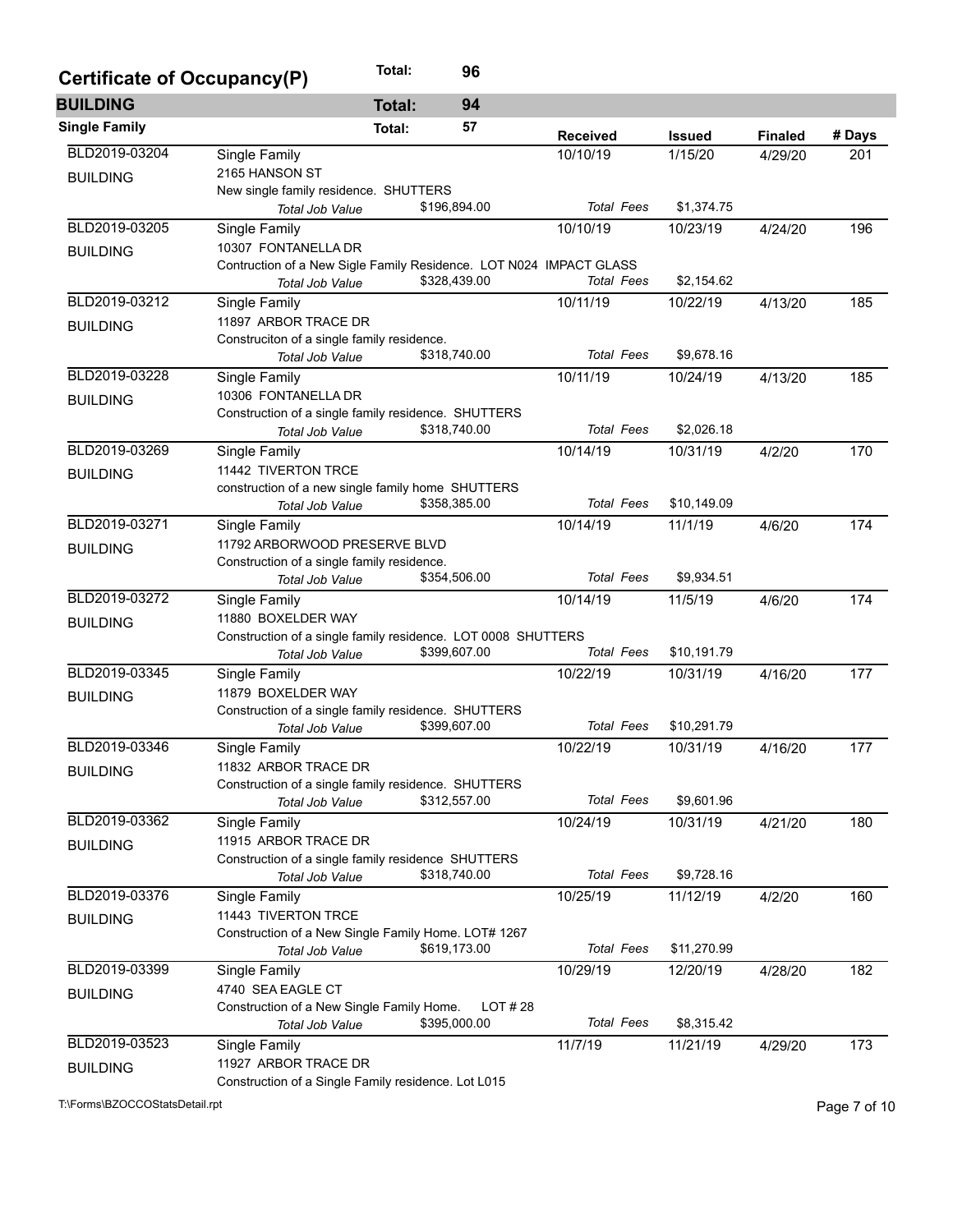| Certificate of Occupancy(P)   |                                                                              | Total:        | 96           |                   |               |                |        |  |  |
|-------------------------------|------------------------------------------------------------------------------|---------------|--------------|-------------------|---------------|----------------|--------|--|--|
| <b>BUILDING</b>               |                                                                              | <b>Total:</b> | 94           |                   |               |                |        |  |  |
| <b>Single Family</b>          |                                                                              | Total:        | 57           | <b>Received</b>   | <b>Issued</b> | <b>Finaled</b> | # Days |  |  |
| BLD2019-03523                 | Single Family                                                                |               |              | 11/7/19           | 11/21/19      | 4/29/20        | 173    |  |  |
| <b>BUILDING</b>               | 11927 ARBOR TRACE DR                                                         |               |              |                   |               |                |        |  |  |
|                               | Construction of a Single Family residence. Lot L015                          |               |              |                   |               |                |        |  |  |
|                               | Total Job Value                                                              |               | \$318,740.00 | <b>Total Fees</b> | \$10,016.16   |                |        |  |  |
| BLD2019-03573                 | Single Family                                                                |               |              | 11/14/19          | 12/24/19      | 4/20/20        | 158    |  |  |
| <b>BUILDING</b>               | 3070 BIRCHIN LN                                                              |               |              |                   |               |                |        |  |  |
|                               | new construction of a single family home with NON-impact windows and doors   |               |              |                   |               |                |        |  |  |
|                               | Total Job Value                                                              |               | \$286,369.00 | <b>Total Fees</b> | \$14,871.38   |                |        |  |  |
| BLD2019-03600                 | Single Family                                                                |               |              | 11/15/19          | 12/18/19      | 4/9/20         | 146    |  |  |
| <b>BUILDING</b>               | 4730 CRESTED EAGLE LN                                                        |               |              |                   |               |                |        |  |  |
|                               | Construction of a New Single Family Home.                                    |               |              |                   |               |                |        |  |  |
|                               | Total Job Value                                                              |               | \$664,153.00 | <b>Total Fees</b> | \$9,511.87    |                |        |  |  |
| BLD2019-03608                 | Single Family                                                                |               |              | 11/15/19          | 12/5/19       | 4/10/20        | 146    |  |  |
| <b>BUILDING</b>               | 11412 BATTERSEA PL                                                           |               |              |                   |               |                |        |  |  |
|                               | Construction of a New Single Family Home.                                    |               |              |                   |               |                |        |  |  |
|                               | Total Job Value                                                              |               | \$565,827.00 | <b>Total Fees</b> | \$11,013.18   |                |        |  |  |
| BLD2019-03609                 | Single Family                                                                |               |              | 11/15/19          | 12/5/19       | 4/30/20        | 166    |  |  |
| <b>BUILDING</b>               | 3926 SPOTTED EAGLE WAY                                                       |               |              |                   |               |                |        |  |  |
|                               | Construction of a New Single Family Home.                                    |               |              |                   |               |                |        |  |  |
|                               | Total Job Value                                                              |               | \$312,193.00 | <b>Total Fees</b> | \$7,997.55    |                |        |  |  |
| BLD2019-03629                 | Single Family                                                                |               |              | 11/18/19          | 12/5/19       | 4/7/20         | 140    |  |  |
| <b>BUILDING</b>               | 12026 WESTMORELAND WAY                                                       |               |              |                   |               |                |        |  |  |
|                               | construction of a new single family home SHUTTERS                            |               | \$248,057.00 | <b>Total Fees</b> | \$9,748.80    |                |        |  |  |
|                               | Total Job Value                                                              |               |              |                   |               |                |        |  |  |
| BLD2019-03675                 | Single Family                                                                |               |              | 11/21/19          | 12/18/19      | 4/8/20         | 138    |  |  |
| <b>BUILDING</b>               | 3913 SPOTTED EAGLE WAY<br>construction of a new single family home. SHUTTERS |               |              |                   |               |                |        |  |  |
|                               |                                                                              |               | \$323,226.00 | <b>Total Fees</b> | \$8,039.45    |                |        |  |  |
|                               | Total Job Value                                                              |               |              |                   |               |                |        |  |  |
| BLD2019-03842                 | Single Family                                                                |               |              | 12/12/19          | 12/18/19      | 4/22/20        | 132    |  |  |
| <b>BUILDING</b>               | 3994 SPOTTED EAGLE WAY                                                       |               |              |                   |               |                |        |  |  |
|                               | Construction of a new single family home                                     |               | \$270,729.00 | <b>Total Fees</b> | \$7,773.67    |                |        |  |  |
| BLD2019-03843                 | Total Job Value                                                              |               |              |                   |               |                |        |  |  |
|                               | Single Family                                                                |               |              | 12/12/19          | 12/18/19      | 4/28/20        | 138    |  |  |
| <b>BUILDING</b>               | 3946 SPOTTED EAGLE WAY                                                       |               |              |                   |               |                |        |  |  |
|                               | construction of a new single family home<br><b>Total Job Value</b>           |               | \$261,030.00 | <b>Total Fees</b> | \$7,788.07    |                |        |  |  |
| BLD2020-00766                 |                                                                              |               |              |                   |               |                | 27     |  |  |
|                               | Single Family                                                                |               |              | 3/12/20           | 3/19/20       | 4/9/20         |        |  |  |
| <b>BUILDING</b>               | 3256 ROYAL PALM AVE<br>addition                                              |               |              |                   |               |                |        |  |  |
|                               | Total Job Value                                                              |               | \$15,000.00  | <b>Total Fees</b> | \$138.98      |                |        |  |  |
| <b>Single Family Attached</b> |                                                                              | Total:        | 22           |                   |               |                |        |  |  |
|                               |                                                                              |               |              | <b>Received</b>   | <b>Issued</b> | <b>Finaled</b> | # Days |  |  |
| BLD2018-03599                 | Single Family Attached                                                       |               |              | 11/6/18           | 11/16/18      | 4/16/20        | 526    |  |  |
| <b>BUILDING</b>               | 4419 DUTCHESS PARK RD                                                        |               |              |                   |               |                |        |  |  |
|                               | new construction of a single family home attached villa 2 unit               |               |              |                   |               |                |        |  |  |
|                               | Total Job Value                                                              |               | \$257,150.00 | <b>Total Fees</b> | \$11,956.90   |                |        |  |  |
| BLD2018-03600                 | Single Family Attached                                                       |               |              | 11/6/18           | 11/29/18      | 4/16/20        | 526    |  |  |
| <b>BUILDING</b>               | 4421 DUTCHESS PARK RD                                                        |               |              |                   |               |                |        |  |  |
|                               | new constructio of a single family 2 unit villa                              |               |              |                   |               |                |        |  |  |
|                               | Total Job Value                                                              |               | \$257,150.00 | <b>Total Fees</b> | \$12,086.42   |                |        |  |  |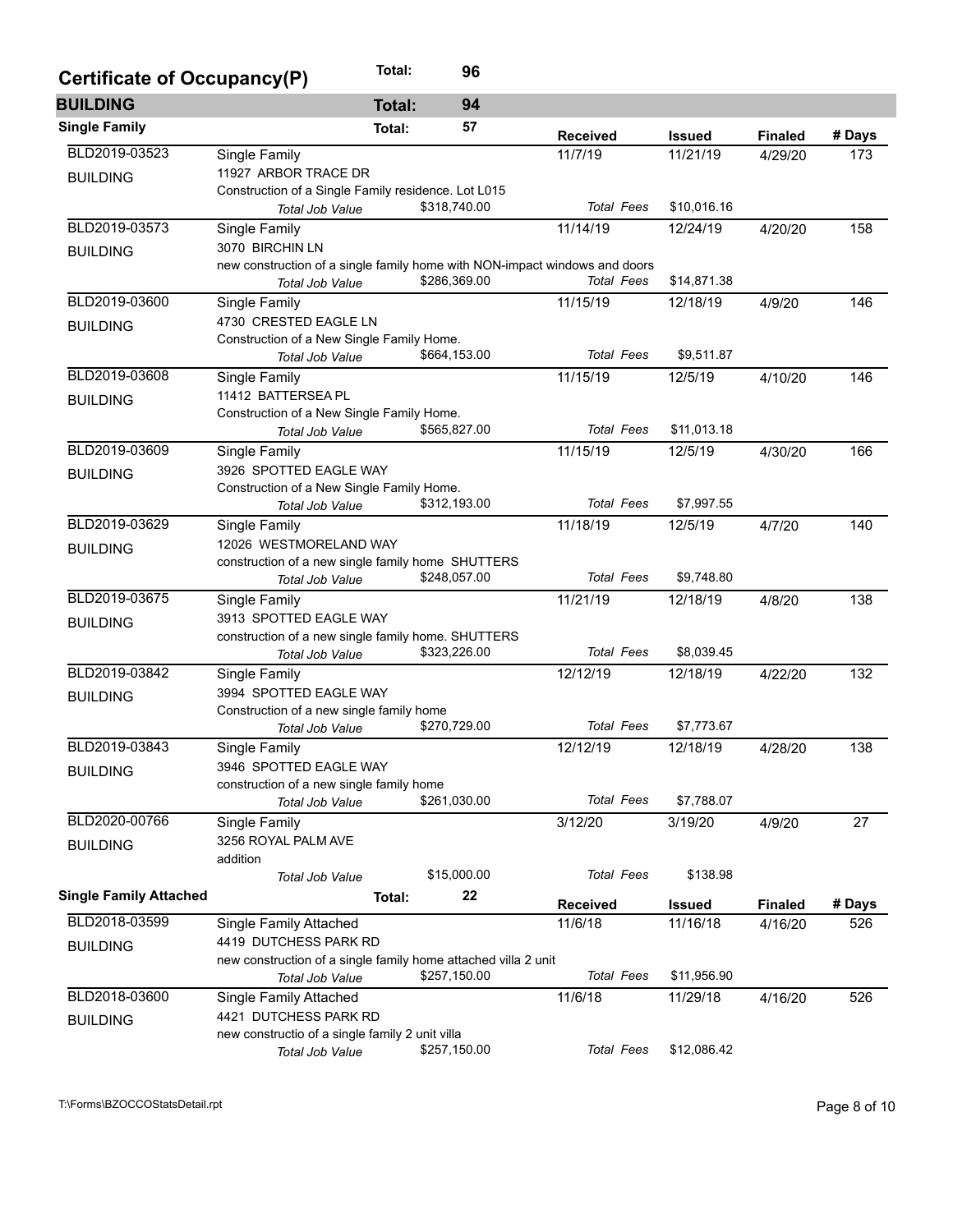| Certificate of Occupancy(P)   |                                                                          | Total:        | 96           |                   |               |                |        |
|-------------------------------|--------------------------------------------------------------------------|---------------|--------------|-------------------|---------------|----------------|--------|
| <b>BUILDING</b>               |                                                                          | <b>Total:</b> | 94           |                   |               |                |        |
| <b>Single Family Attached</b> |                                                                          | Total:        | 22           | <b>Received</b>   | <b>Issued</b> | <b>Finaled</b> | # Days |
| BLD2018-03893                 | Single Family Attached                                                   |               |              | 12/5/18           | 12/26/18      | 4/14/20        | 496    |
| <b>BUILDING</b>               | 4425 DUTCHESS PARK RD                                                    |               |              |                   |               |                |        |
|                               | new construction of a single family house attached 2 unit villa SHUTTERS |               |              |                   |               |                |        |
|                               | Total Job Value                                                          |               | \$257,150.00 | Total Fees        | \$11,806.90   |                |        |
| BLD2018-03894                 | Single Family Attached                                                   |               |              | 12/5/18           | 12/26/18      | 4/14/20        | 496    |
| <b>BUILDING</b>               | 4431 DUTCHESS PARK RD                                                    |               |              |                   |               |                |        |
|                               | new construction of a single family home attached 2 unit villa SHUTTERS  |               | \$257,150.00 | <b>Total Fees</b> | \$11,786.42   |                |        |
|                               | <b>Total Job Value</b>                                                   |               |              |                   |               |                |        |
| BLD2019-01527                 | Single Family Attached                                                   |               |              | 5/10/19           | 7/8/19        | 4/10/20        | 336    |
| <b>BUILDING</b>               | 11834 LAKEWOOD PRESERVE PL<br>NEW CONSTRUCTION LOT# 752 (35-L) SHUTTERS  |               |              |                   |               |                |        |
|                               | Total Job Value                                                          |               | \$288,271.00 | <b>Total Fees</b> | \$10,774.85   |                |        |
| BLD2019-01532                 | Single Family Attached                                                   |               |              | 5/10/19           | 10/16/19      | 4/9/20         | 334    |
|                               | 11820 LAKEWOOD PRESERVE PL                                               |               |              |                   |               |                |        |
| <b>BUILDING</b>               | New construction Lot #751 (35-right). SHUTTERS                           |               |              |                   |               |                |        |
|                               | Total Job Value                                                          |               | \$340,561.00 | <b>Total Fees</b> | \$10,703.83   |                |        |
| BLD2019-02033                 | Single Family Attached                                                   |               |              | 6/25/19           | 10/2/19       | 4/9/20         | 288    |
| <b>BUILDING</b>               | 11724 LAKEWOOD PRESERVE PL                                               |               |              |                   |               |                |        |
|                               | NEW CONSTRUCTION LOT# 741 (34 RIGHT) SHUTTERS                            |               |              |                   |               |                |        |
|                               | Total Job Value                                                          |               | \$320,355.00 | <b>Total Fees</b> | \$10,851.10   |                |        |
| BLD2019-02035                 | Single Family Attached                                                   |               |              | 6/25/19           | 10/2/19       | 4/9/20         | 288    |
| <b>BUILDING</b>               | 11730 LAKEWOOD PRESERVE PL                                               |               |              |                   |               |                |        |
|                               | NEW CONSTRUCTION LOT# 742 (34 LEFT) Impact windows                       |               |              |                   |               |                |        |
|                               | Total Job Value                                                          |               | \$322,420.00 | <b>Total Fees</b> | \$10,817.39   |                |        |
| BLD2019-02066                 | <b>Single Family Attached</b>                                            |               |              | 6/27/19           | 9/20/19       | 4/3/20         | 280    |
| <b>BUILDING</b>               | 3720 CROFTON CT                                                          |               |              |                   |               |                |        |
|                               | New Construction of a 4 unit townhome with NON impact windows and doors. |               | \$280,307.00 | <b>Total Fees</b> | \$23,540.08   |                |        |
| BLD2019-02069                 | Total Job Value                                                          |               |              | 6/27/19           | 9/17/19       | 4/6/20         | 283    |
|                               | Single Family Attached<br>3718 CROFTON CT                                |               |              |                   |               |                |        |
| <b>BUILDING</b>               | New Construction of a 4 unit townhome with NON impact windows and doors  |               |              |                   |               |                |        |
|                               | Total Job Value                                                          |               | \$266,486.00 | <b>Total Fees</b> | \$11,668.10   |                |        |
| BLD2019-02070                 | Single Family Attached                                                   |               |              | 6/27/19           | 9/18/19       | 4/8/20         | 285    |
| <b>BUILDING</b>               | 3716 CROFTON CT                                                          |               |              |                   |               |                |        |
|                               | New Construction of a 4 unit townhome with NON impact windows and doors  |               |              |                   |               |                |        |
|                               | Total Job Value                                                          |               | \$266,486.00 | <b>Total Fees</b> | \$11,618.10   |                |        |
| BLD2019-02071                 | Single Family Attached                                                   |               |              | 6/27/19           | 9/18/19       | 4/14/20        | 291    |
| <b>BUILDING</b>               | 3714 CROFTON CT                                                          |               |              |                   |               |                |        |
|                               | New Construction of a 4 unit townhome with NON impact windows and doors  |               |              |                   |               |                |        |
|                               | Total Job Value                                                          |               | \$280,307.00 | <b>Total Fees</b> | \$11,695.20   |                |        |
| BLD2019-02639                 | Single Family Attached                                                   |               |              | 8/19/19           | 10/18/19      | 4/2/20         | 226    |
| <b>BUILDING</b>               | 3617 CRIMSON LN                                                          |               |              |                   |               |                |        |
|                               | Construction of a single family residence.                               |               | \$267,085.00 | <b>Total Fees</b> | \$7,703.98    |                |        |
| BLD2019-03152                 | Total Job Value                                                          |               |              | 10/8/19           |               |                | 199    |
|                               | Single Family Attached<br>4243 LEMONGRASS DR                             |               |              |                   | 11/21/19      | 4/24/20        |        |
| <b>BUILDING</b>               | Construction of a single family residence.                               |               |              |                   |               |                |        |
|                               | Total Job Value                                                          |               | \$283,944.00 | <b>Total Fees</b> | \$7,212.82    |                |        |
| BLD2019-03153                 | Single Family Attached                                                   |               |              | 10/8/19           | 11/21/19      | 4/21/20        | 196    |
| <b>BUILDING</b>               | 4239 LEMONGRASS DR                                                       |               |              |                   |               |                |        |
|                               | Construction of a single family residence.                               |               |              |                   |               |                |        |

T:\Forms\BZOCCOStatsDetail.rpt Page 9 of 10